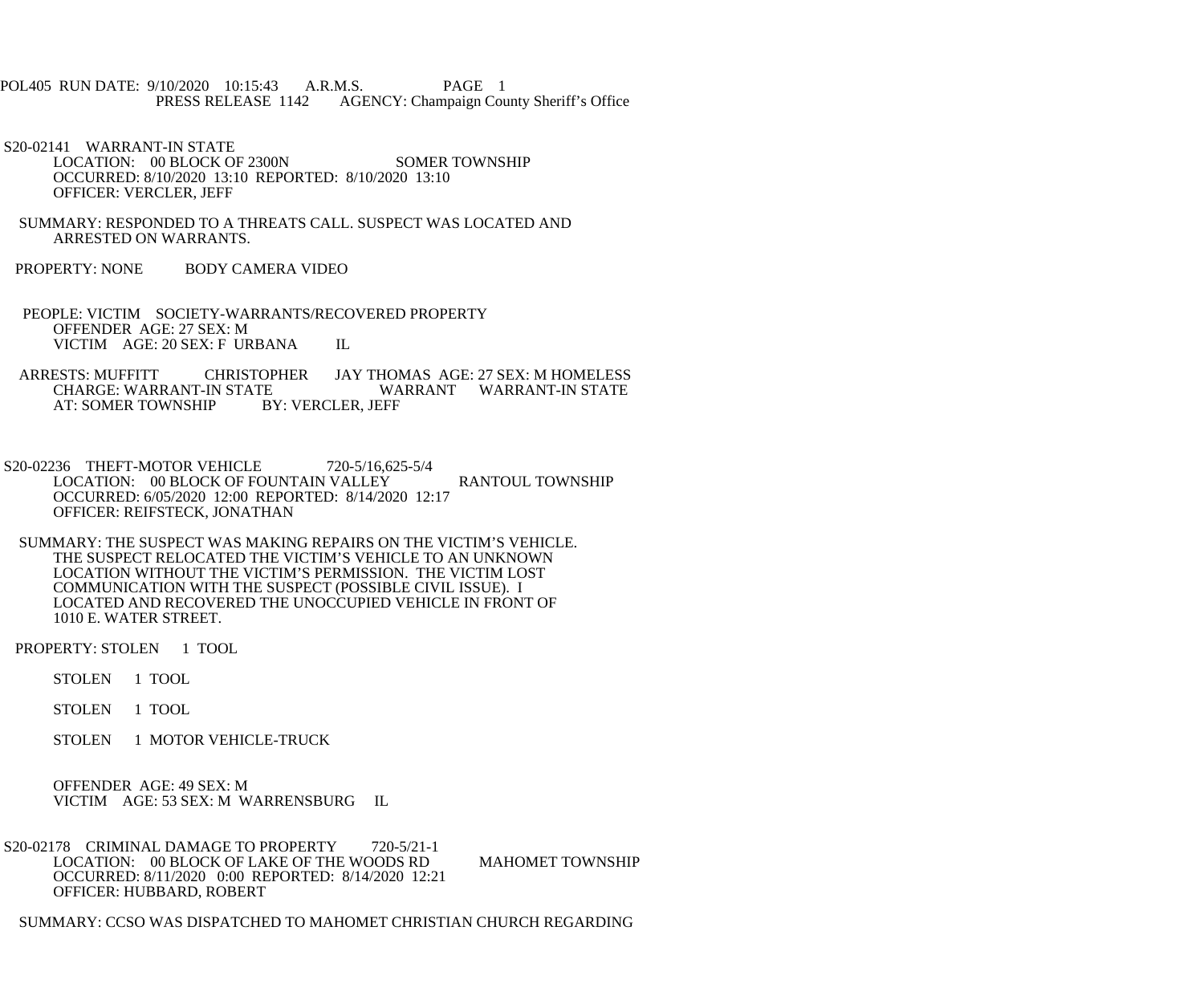POL405 RUN DATE: 9/10/2020 10:15:43 A.R.M.S. PAGE 2<br>PRESS RELEASE 1142 AGENCY: Champaign Cou AGENCY: Champaign County Sheriff's Office CRIMINAL DAMAGE TO PROPERTY. AN UNKNOWN OFFENDER/S SPRAY PAINTED A SIGN ON THE PROPERTY.

- PROPERTY: NONE BODY CAMERA VIDEO
	- DAMAGED 1 OTHER PROPERTY THAN LISTD

OFFENDER SEX: RACE: HEIGHT: 000 WEIGHT: 000 HAIR: EYES: VICTIM MAHOMET CHRISTIAN CHURCH MAHOMET IL VICTIM MAHOMET CHRISTIAN CHURCH MAHOMET IL

S20-02220 WARRANT-IN STATE

 HYPODERMIC NEEDLE/SYRINGE-POSS/SALE 720-635/1,2 POSS OF DRUG PARAPHERNALIA -ORD 720-600/3.5 DRIVING UNDER REVOKED LICENSE 625-5/6-303<br>NO REAR REGISTRATION LIGHT 625-5/12-201C NO REAR REGISTRATION LIGHT 625-5/12-201<br>DRUG EOUIPMENT-POSSESSION 720-600/3.5 DRUG EQUIPMENT-POSSESSION ILLEGAL TRANSPORTATION CANNABIS AU 625-5/11-502.15 ABC<br>LOCATION: NB I57N @ / CURTIS RD LOCATION:  $NB I57N @ 7$  OCCURRED: 8/18/2020 22:18 REPORTED: 8/18/2020 22:18 OFFICER: CHRISTENSEN, CORY

 SUMMARY: TRAFFIC STOP INITIATED PURSUANT TO AN IVC VIOLATION ON I- 57 IN CHAMPAIGN COUNTY. THE DRIVER HAD A REVOKED IL DL AND AN ACTIVE COLES CO WARRANT. THE PASSENGER HAD TWO ACTIVE COLES CO WARRANTS. A PROBABLE CAUSE SEARCH OF THE VEHICLE WAS CONDUCTED, WHERE DRUG EQUIPMENT AND CANNABIS WAS DISCOVERED. THE DRIVER WAS PLACED UNDER ARREST FOR DRIVING UNDER A REVOKED LICENSE AND THE COLES CO WARRANT. THE PASSENGER WAS PLACED UNDER ARREST ON THE TWO COLES CO WARRANTS. BOTH SUBJECTS WERE TRANSPORTED TO THE CCSO SATELLITE JAIL.

PROPERTY: NONE PHOTOS-DIGITAL

NONE DRUGS-ILLEGAL

NONE 2 BODY CAMERA VIDEO

 PEOPLE: VICTIM SOCIETY-WARRANTS/RECOVERED PROPERTY OFFENDER AGE: 36 SEX: M OFFENDER AGE: 21 SEX: F

ARRESTS: COAD CHRISTOPHER M AGE: 36 SEX: M 125 E STREET CHARLESTON IL CHARGE: WARRANT WARRANT WARRANT-IN STATE CHARGE: WARRANT-IN STATE WARRANT WARRANT-IN STATE<br>AT: 157/CURTIS RD BY: CHRISTENSEN. CORY BY: CHRISTENSEN, CORY COAD CHRISTOPHER M AGE: 36 SEX: M 125 E STREET CHARLESTON IL<br>CHARGE: DRIVING UNDER REVOKED LICENSE 625-5/6-303 DRIVING UNDER REVOKED LIC CHARGE: DRIVING UNDER REVOKED LICENSE<br>AT: 157/CURTIS RD BY: CHRISTENSEN, CO AT: 157/CURTIS RD BY: CHRISTENSEN, CORY<br>COAD CHRISTOPHER M AGE: 36 SE AGE: 36 SEX: M 125 E STREET CHARLESTON IL<br>GE-POSS/SALE 720-635/1,2 HYPODERMIC NEEDLE/SYRINGE CHARGE: HYPODERMIC NEEDLE/SYRINGE-POSS/SALE<br>AT: 157/CURTIS RD BY: CHRISTENSEN, CORY BY: CHRISTENSEN, CORY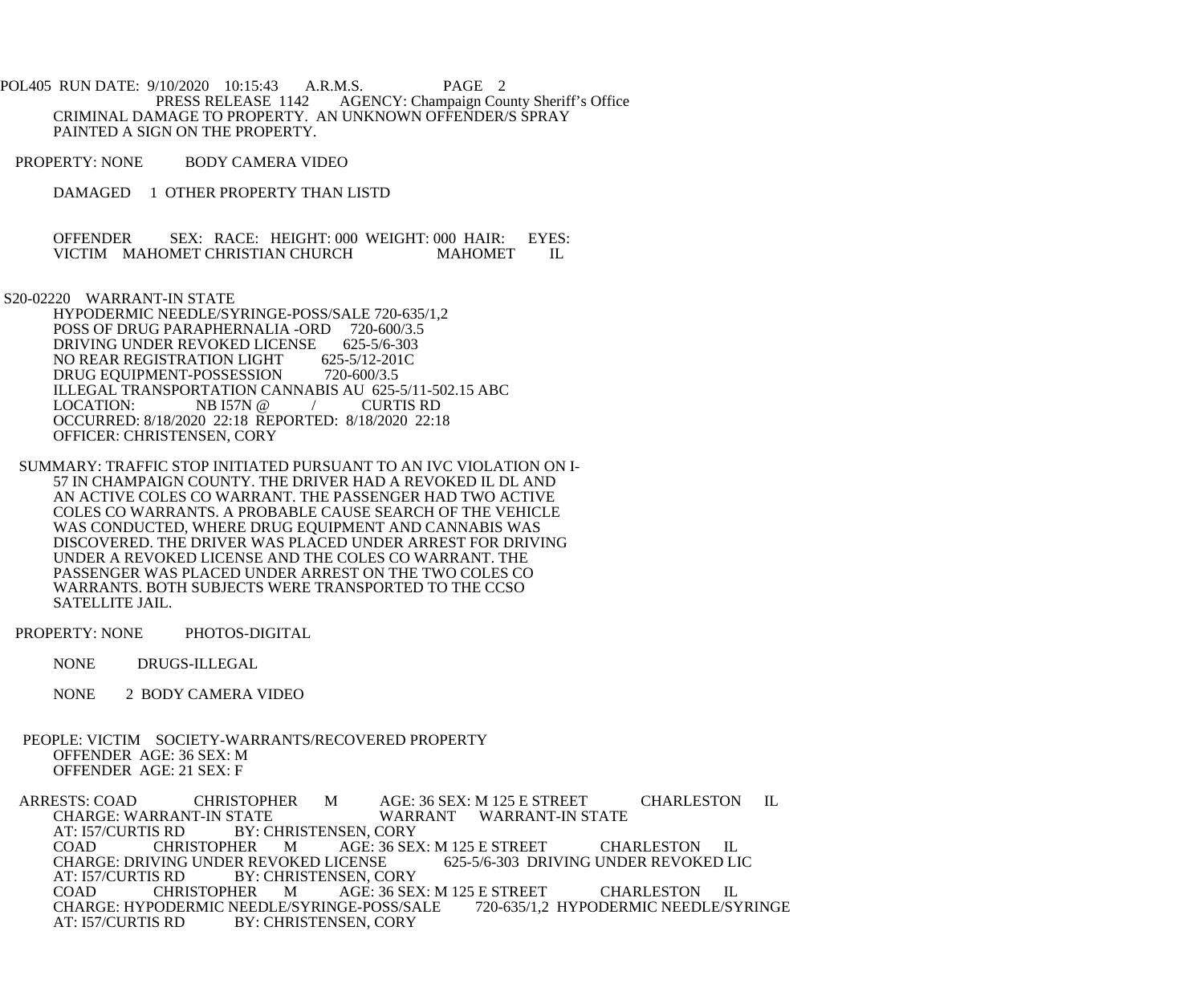POL405 RUN DATE: 9/10/2020 10:15:43 A.R.M.S. PAGE 3<br>PRESS RELEASE 1142 AGENCY: Champaign Cou PRESS RELEASE 1142 AGENCY: Champaign County Sheriff's Office<br>CHRISTOPHER M AGE: 36 SEX: M 125 E STREET CHA COAD CHRISTOPHER M AGE: 36 SEX: M 125 E STREET CHARLESTON IL<br>CHARGE: POSS OF DRUG PARAPHERNALIA -ORD 720-600/3.5 POSS OF DRUG PARAPHERNALI CHARGE: POSS OF DRUG PARAPHERNALIA -ORD<br>AT: 157/CURTIS RD BY: CHRISTENSEN, COR S RD BY: CHRISTENSEN, CORY<br>CHRISTOPHER M AGE: 36 SE COAD CHRISTOPHER M AGE: 36 SEX: M 125 E STREET CHARLESTON IL<br>CHARGE: NO REAR REGISTRATION LIGHT 625-5/6-116 FAIL TO NOTIFY SOS/CHANGE CHARGE: NO REAR REGISTRATION LIGHT<br>AT: 157/CURTIS RD BY: CHRISTENSE AT: 157/CURTIS RD BY: CHRISTENSEN, CORY<br>COAD CHRISTOPHER M AGE: 36 SE COAD CHRISTOPHER M AGE: 36 SEX: M 125 E STREET CHARLESTON IL CHARGE: DRUG EQUIPMENT-POSSESSION 720-600/3.5 DRUG EQUIPMENT-POSSESSION CHARGE: DRUG EQUIPMENT-POSSESSION 720-600/3.5 DRUG EQUIPMENT-POSSESSION<br>AT: 157/CURTIS RD BY: CHRISTENSEN. CORY S RD BY: CHRISTENSEN, CORY<br>CHRISTOPHER M AGE: 36 SE. COAD CHRISTOPHER M AGE: 36 SEX: M 125 E STREET CHARLESTON IL<br>CHARGE: ILLEGAL TRANSPORTATION CANNABIS AU 625-5/11-502 ILLEGAL TRANSPORTATION CA CHARGE: ILLEGAL TRANSPORTATION CANNABIS AU<br>AT: 157/CURTIS RD BY: CHRISTENSEN. CORY BY: CHRISTENSEN, CORY SANTROCK ALEXANDRIA N AGE: 29 SEX: F 1336 STEPHANIE RANTOUL IL CHARGE: WARRANT WARRANT IN STATE WARRANT WARRANT-IN STATE

S20-02223 VIOLATION ORDER PROTECTION 720-5/12-3.4<br>LOCATION: 00 BLOCK OF CURTIS RD W SAVOY LOCATION: 00 BLOCK OF CURTIS RD W OCCURRED: 8/19/2020 9:50 REPORTED: 8/19/2020 9:51 OFFICER: GABRA, KEROLOS

 SUMMARY: THE VICTIM CURRENTLY HAS AN ACTIVE OP AGAINST THE OFFENDER. THE OFFENDER ARRIVED ON SCENE AND ATTEMPTED TO MAKE CONTACT WITH THE VICTIM. THE OFFENDER ADMITTED TO THE VIOLATION AND WAS LATER ISSUED A NTA.

PROPERTY: NONE BODY CAMERA VIDEO

AT: 157/CURTIS RD BY:

 OFFENDER AGE: 47 SEX: F VICTIM AGE: 55 SEX: M SAVOY IL

ARRESTS: RANDALL KIMBERLY S AGE: 47 SEX: F 301 W CURTIS #7-102 SAVOY IL CHARGE: VIOLATION ORDER PROTECTION 720-5/12-3.4 VIOLATION ORDER PROTECTIO R PROTECTION 720-5/12-3.4 VIOLATION ORDER PROTECTION<br>BY: GABRA. KEROLOS AT: 300 BLK W CURTIS RD

S20-02225 BURGLARY RESIDENTIAL 720-5/19-3 ATTEMPT<br>LOCATION: 00 BLOCK OF MAIN ST E SIDNEY LOCATION: 00 BLOCK OF MAIN ST E OCCURRED: 8/19/2020 3:45 REPORTED: 8/19/2020 14:51 OFFICER: REIFSTECK, BRANDON

SUMMARY: UNLOCKED ATTACHED GARAGE WAS ENTERED AT 206 E. MAIN ST.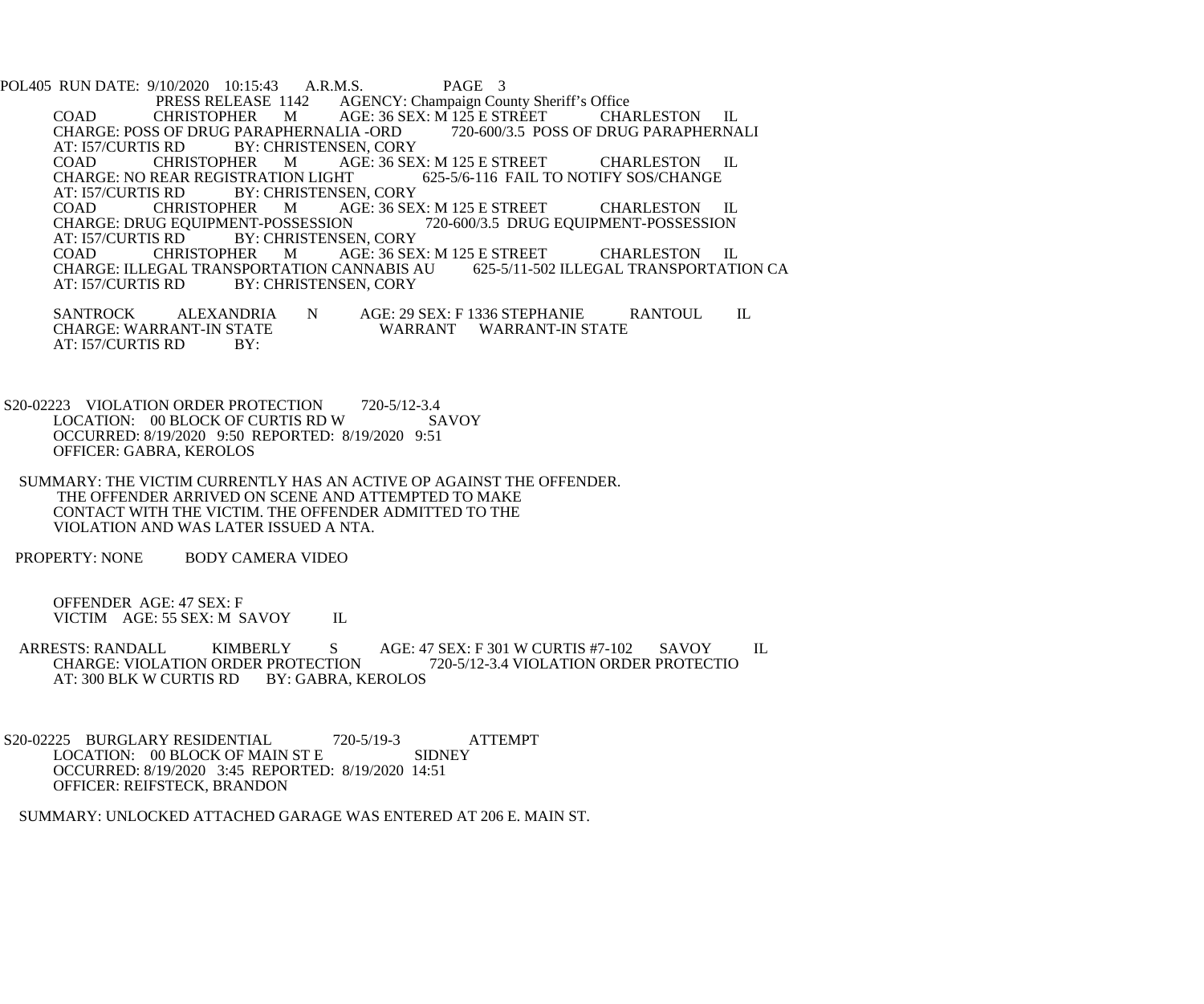POL405 RUN DATE: 9/10/2020 10:15:43 A.R.M.S. PAGE 4<br>PRESS RELEASE 1142 AGENCY: Champaign Cou AGENCY: Champaign County Sheriff's Office UNLOCKED UNATTACHED GARAGE WAS ENTERED AT 406 E. MAIN ST. BOTH BURGLARIES WERE INTERRUPTED BY THE HOMEOWNERS. NO ITEMS MISSING FROM EITHER GARAGE.

PROPERTY: NONE 1 BODY CAMERA VIDEO

 OFFENDER SEX: RACE: HEIGHT: 000 WEIGHT: 000 HAIR: EYES: VICTIM AGE: 36 SEX: F SIDNEY IL<br>VICTIM AGE: 36 SEX: F SIDNEY IL VICTIM AGE: 36 SEX: F SIDNEY

S20-02228 WARRANT-IN STATE

DRIVING UNDER REVOKED LICENSE 625-5/6-303<br>FAILURE TO SIGNAL 625-5/11-804 FAILURE TO SIGNAL LOCATION: 00 BLOCK OF CUNNINGHAM N URBANA OCCURRED: 8/19/2020 22:08 REPORTED: 8/19/2020 22:08 OFFICER: CHRISTENSEN, CORY

 SUMMARY: TRAFFIC STOP INITIATED PURSUANT TO AN IVC VIOLATION IN URBANA IL. THE DRIVER HAD A REVOKED IL DL. THE PASSENGER HAD AN ACTIVE CHAMPAIGN CO. WARRANT. THE DRIVER WAS ISSUED A CITATION FOR DRIVING UNDER A REVOKED LICENSE. THE PASSENGER WAS PLACED UNDER ARREST ON THE WARRANT AND TRANSPORTED TO THE CCSO SATELLITE JAIL.

PROPERTY: NONE 3 BODY CAMERA VIDEO

 PEOPLE: VICTIM SOCIETY-WARRANTS/RECOVERED PROPERTY OFFENDER AGE: 37 SEX: M OFFENDER AGE: 39 SEX: M

ARRESTS: MILLER DEMETRICE AGE: 37 SEX: M 216 ARCADIA CHAMPAIGN IL<br>CHARGE: DRIVING UNDER REVOKED LICENSE 625-5/6-303 DRIVING UNDER REVOKED LIC CHARGE: DRIVING UNDER REVOKED LICENSE AT: CRYSTAL LAKE DR/BROADWAY BY: CHRISTENSEN, CORY<br>MILLER DEMETRICE AGE: 37 SEX: M 216 ARCA MILLER DEMETRICE AGE: 37 SEX: M 216 ARCADIA CHAMPAIGN IL<br>CHARGE: FAILURE TO SIGNAL 625-5/11-804 FAILURE TO SIGNAL 625-5/11-804 FAILURE TO SIGNAL AT: CRYSTAL LAKE DR/BROADWAY BY: CHRISTENSEN, CORY

OVERCAST KENYA J AGE: 39 SEX: M 1814 MELINDA CHAMPAIGN IL CHARGE: WARRANT-IN STATE WARRANT WARRANT-IN STATE AT: CRYSTAL LAKE/BROADWAY BY: CHRISTENSEN, CORY

S20-02229 THEFT \$500 AND UNDER 720-5/16-1 LOCATION: 00 BLOCK OF BURWASH AV SAVOY OCCURRED: 8/18/2020 2:00 REPORTED: 8/19/2020 23:58 OFFICER: FORDYCE, CODY

SUMMARY: ON 8/19/20, DEPUTIES WERE DISPATCHED FOR REPORT OF A THEFT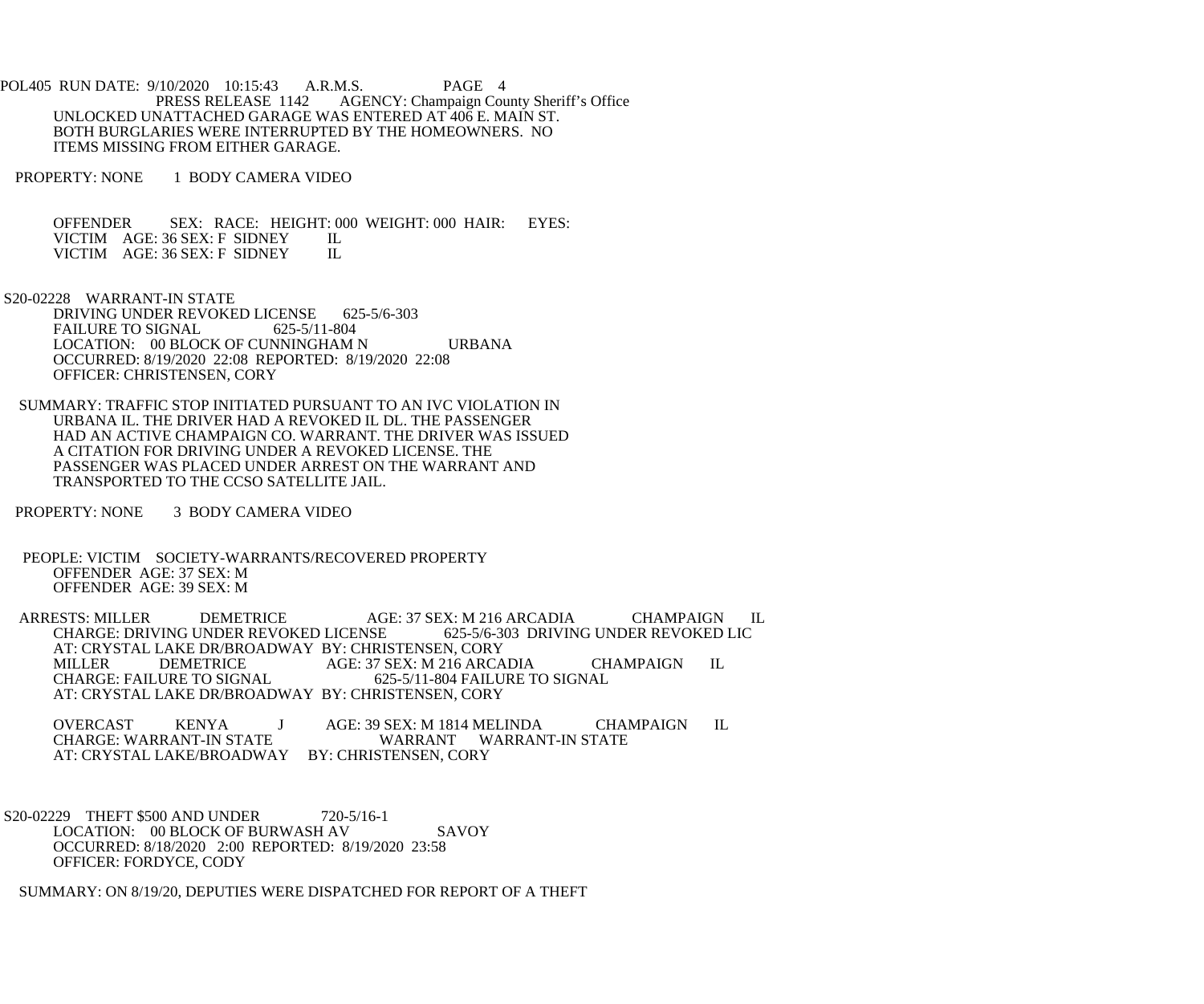POL405 RUN DATE: 9/10/2020 10:15:43 A.R.M.S. PAGE 5<br>PRESS RELEASE 1142 AGENCY: Champaign Cou AGENCY: Champaign County Sheriff's Office THAT OCCURRED ON 8/18/20 AT APPROXIMATELY 0200 HOURS. THE VICTIM STATED HIS CELL PHONE WAS STOLEN THAT HE LEFT SITTING ON TOP OF A GAS PUMP WHILE INSIDE THE GAS STATION.

PROPERTY: STOLEN 1 CELLULAR PHONE

NONE BODY CAMERA VIDEO

NONE CD / DVD DISK

OFFENDER SEX: RACE: HEIGHT: 000 WEIGHT: 000 HAIR: EYES:<br>VICTIM AGE: 29 SEX: M ATWOOD IL VICTIM AGE: 29 SEX: M ATWOOD

S20-02230 CRIMINAL DAMAGE TO PROPERTY 720-5/21-1 LOCATION: 00 BLOCK OF ANTHONY DR W CHAMPAIGN TOWNSHIP OCCURRED: 8/20/2020 1:17 REPORTED: 8/20/2020 1:17 OFFICER: FORDYCE, CODY

 SUMMARY: ON 8/20/20, DEPUTIES WERE DISPATCHED FOR REPORT OF CRIMINAL DAMAGE. UPON ARRIVAL, DEPUTIES LEARNED THE VICTIMS RESIDENCE HAD A WINDOW BROKEN ALONG WITH AN EXTERIOR LIGHT BY AN UNKNOWN SUBJECT.

PROPERTY: DAMAGED BUILDING-EXTERIOR

DAMAGED WINDOW

NONE BODY CAMERA VIDEO

NONE PHOTOS-DIGITAL

 OFFENDER SEX: RACE: HEIGHT: 000 WEIGHT: 000 HAIR: EYES: VICTIM AGE: 25 SEX: M CHAMPAIGN IL<br>VICTIM AGE: 26 SEX: F CHAMPAIGN IL VICTIM AGE: 26 SEX: F CHAMPAIGN

S20-02233 TRESPASS TO LAND/REAL PROPERTY 720-5/21-3<br>LOCATION: 00 BLOCK OF ANTHONY DR E URBANA TOWNSHIP LOCATION: 00 BLOCK OF ANTHONY DR E OCCURRED: 8/16/2020 16:36 REPORTED: 8/20/2020 9:06 OFFICER: REIFSTECK, BRANDON

 SUMMARY: SUBJECT CAUGHT ON SURVEILLANCE VIDEO RIDING ATV ON PRIVATE PROPERTY. PROPERTY HAD "NO TRESPASSING" SIGN POSTED.

PROPERTY: NONE 1 BODY CAMERA VIDEO

 OFFENDER AGE: 21 SEX: M VICTIM AGE: 65 SEX: M URBANA IL

 S20-02239 WARRANT-IN STATE LOCATION: 00 BLOCK OF 2600 E/HOMER LAKE RD SOMER TOWNSHIP OCCURRED: 8/20/2020 17:40 REPORTED: 8/20/2020 17:40 OFFICER: PING, JOEL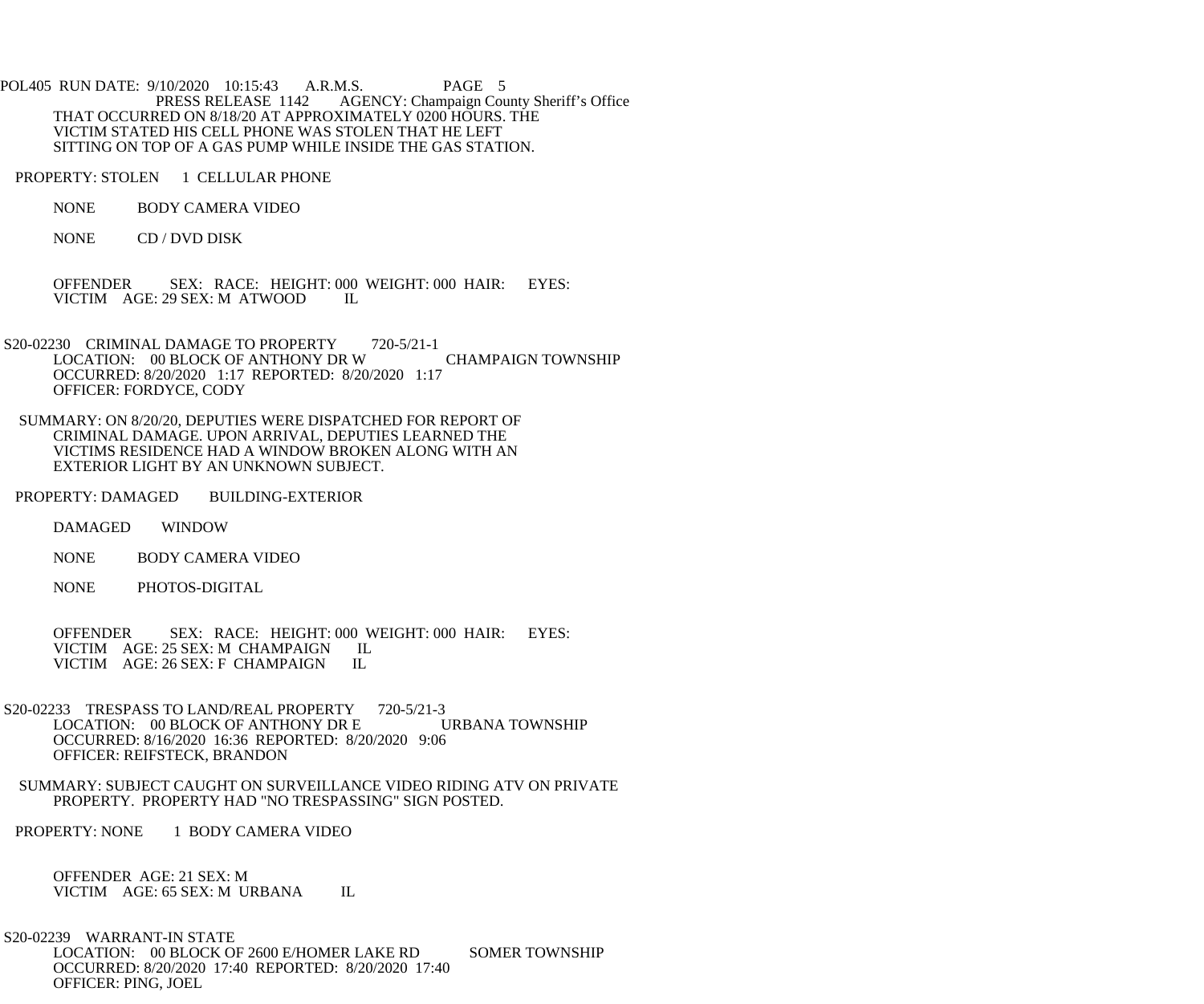POL405 RUN DATE: 9/10/2020 10:15:43 A.R.M.S. PAGE 6<br>PRESS RELEASE 1142 AGENCY: Champaign Cou AGENCY: Champaign County Sheriff's Office

- SUMMARY: ON AUGUST 20, 2020, CHAMPAIGN COUNTY SHERIFF'S DEPUTIES CONDUCTED AN ASSIST MOTORIST IN SAINT JOSEPH TOWNSHIP. DURING THE INTERACTION WITH THE STRANDED MOTORIST, DEPUTIES LEARNED THAT THE DRIVER HAD AN OUTSTANDING WARRANT FOR THEIR ARREST FOR FAILING TO APPEAR IN COURT ON A DRIVING OFFENSE. THIS WARRANT WAS LATER CONFIRMED AS VALID. THE DRIVER WAS ISSUED A NOTICE TO APPEAR WITH A NEW COURT DATE AND RELEASED FROM THE SCENE. NOTHING FURTHER TO REPORT.
- PROPERTY: NONE 1 BODY CAMERA VIDEO
- PEOPLE: VICTIM SOCIETY-WARRANTS/RECOVERED PROPERTY

ARRESTS: WALTERS HARLIE E AGE: 28 SEX: F 206 PROCTOR LN APT #B ST JOSEPH IL<br>CHARGE: WARRANT-IN STATE WARRANT WARRANT-IN STATE WARRANT WARRANT-IN STATE AT: 2200 E/HOMER LAKE RD BY: PING, JOEL

S20-02240 ASSIST FIRE DEPT

LOCATION: 00 BLOCK OF MUNROE ST BONDVILLE OCCURRED: 8/20/2020 19:35 REPORTED: 8/20/2020 19:39 OFFICER: FROMM, DANIEL

 SUMMARY: ON THURSDAY, 8/20/2020, CHAMPAIGN COUNTY SHERIFF'S DEPUTIES WERE DISPATCHED TO BONDVILLE FOR A CAR ON FIRE. BONDVILLE FIRE DEPARTMENT WAS ALSO DISPATCHED AND EXTINGUISHED THE FIRE PRIOR TO THE DEPUTIES ARRIVAL. NOTHING FURTHER TO REPORT.

PROPERTY: NONE BODY CAMERA VIDEO

 DAMAGED AUTO COLOR: TAN/TAN 2001 MAKE: BUIC MODEL: LES BODY: LIC#: IL BC89372

 OFFENDER SEX: U RACE: U HEIGHT: 000 WEIGHT: 000 HAIR: EYES: VICTIM SOCIETY

 S20-02248 WARRANT-IN STATE TRESPASS TO LAND/REAL PROPERTY 720-5/21-3 LOCATION: 00 BLOCK OF DUNLAP AV S SAVOY OCCURRED: 8/21/2020 13:30 REPORTED: 8/21/2020 13:32 OFFICER: GABRA, KEROLOS

 SUMMARY: THE OFFENDER WAS PREVIOUSLY TRESPASSED FROM THE LISTED BUSINESS AND WAS SEEN BY AN EMPLOYEE. THE OFFENDER WAS SEEN ATTEMPTING TO CONCEAL UNPAID FOR ITEMS INSIDE OF THE STORE BUT LATER PUT THE ITEMS BACK. THE OFFENDER WAS LOCATED AND DETERMINED TO HAVE AN ACTIVE CHAMPAIGN COUNTY WARRANT. THE OFFENDER WAS PLACED UNDER ARREST AND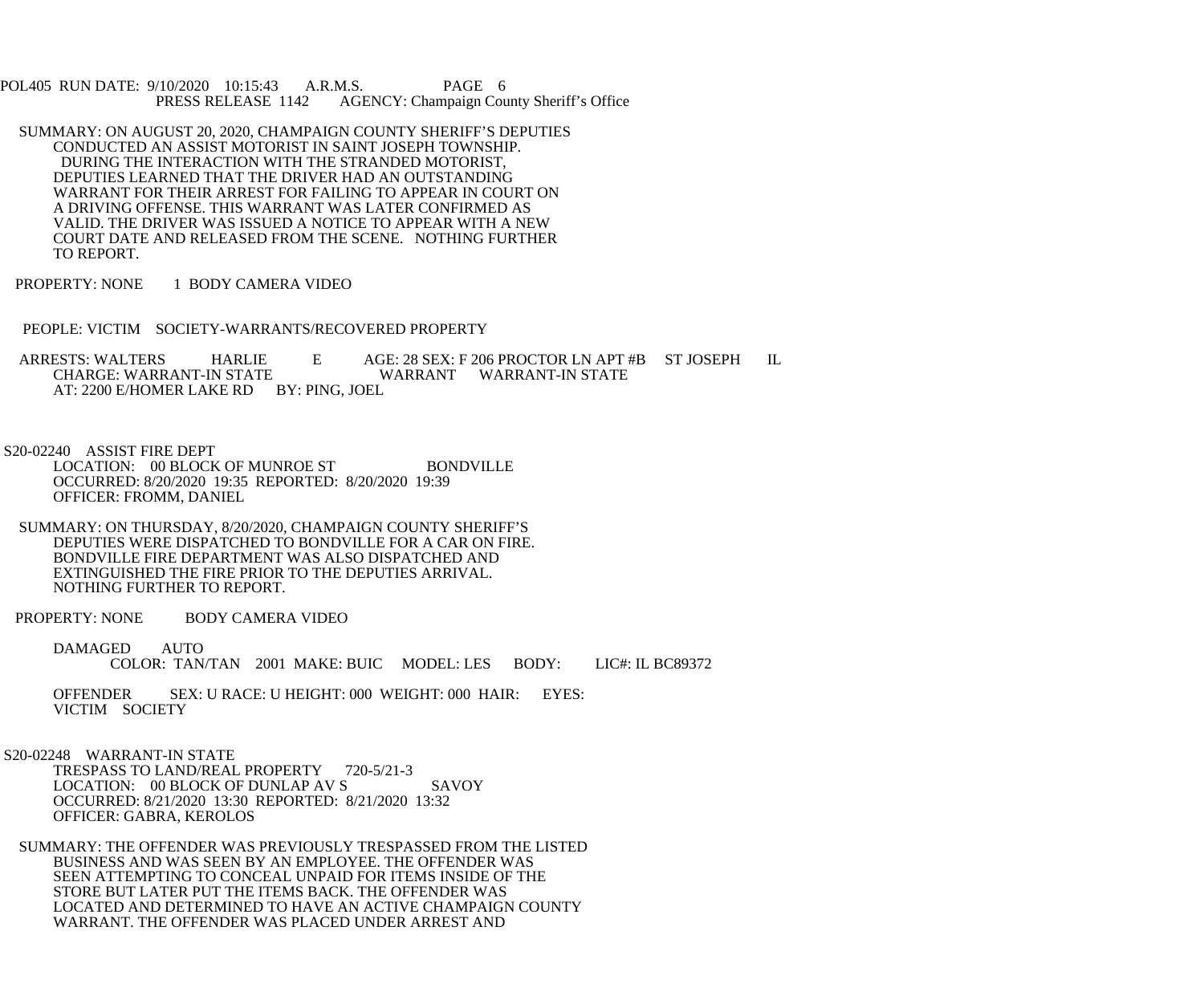POL405 RUN DATE: 9/10/2020 10:15:43 A.R.M.S. PAGE 7<br>PRESS RELEASE 1142 AGENCY: Champaign Cou AGENCY: Champaign County Sheriff's Office TRANSPORTED TO THE CHAMPAIGN COUNTY JAIL.

PROPERTY: NONE BODY CAMERA VIDEO

 PEOPLE: VICTIM SOCIETY-WARRANTS/RECOVERED PROPERTY OFFENDER AGE: 62 SEX: M VICTIM WALMART SAVOY IL

ARRESTS: BROWN STAN LEE AGE: 62 SEX: M 106 DEWEY URBANA IL CHARGE: WARRANT-IN STATE WARRANT WARRANT-IN STATE WARRANT WARRANT-IN STATE AT: 500 BLK S DUNLAP AVE BY: GABRA, KEROLOS

- S20-02249 BATTERY-DOMESTIC 720-5/12-3.2 LOCATION: 00 BLOCK OF INDIGO AV SAVOY OCCURRED: 8/21/2020 17:45 REPORTED: 8/21/2020 18:11 OFFICER: REIFSTECK, CHASE
- SUMMARY: ON FRIDAY (08/21/20) AT APPROXIMATELY 1813 HRS, CHAMPAIGN COUNTY DEPUTY SHERIFFS WERE DISPATCHED TO A RESIDENCE IN SAVOY, FOR A DOMESTIC BATTERY THAT HAD JUST OCCURRED. UPON ARRIVAL, A NARRATIVE WAS OBTAINED FROM BOTH PARTIES INVOLVED, AS WELL AS THE WITNESSES ON SCENE. FOLLOWING AN INVESTIGATION, THE MOTHER AND DAUGHTER INVOLVED, WERE SEPARATED FOR THE REMAINDER OF THE EVENING.

PROPERTY: NONE BODY CAMERA VIDEO

 OFFENDER AGE: 50 SEX: F VICTIM AGE: 22 SEX: F SAVOY IL

- S20-02257 THEFT \$500 AND UNDER 720-5/16-1 LOCATION: 00 BLOCK OF DUNLAP AV S SAVOY OCCURRED: 8/17/2020 12:00 REPORTED: 8/22/2020 8:57 OFFICER: GABRA, KEROLOS
- SUMMARY: THE VICTIM ADVISED CASH WAS TAKEN FROM HER BELONGINGS WHILE SHE WAS WORKING. THE VICTIM ADVISED SHE BELIEVES IT WAS POSSIBLY A COWORKER BUT HAD NO EVIDENCE AT THIS TIME TO PROVIDE.
- PROPERTY: NONE BODY CAMERA VIDEO
	- OFFENDER SEX: RACE: HEIGHT: 000 WEIGHT: 000 HAIR: EYES: VICTIM AGE: 19 SEX: F CHAMPAIGN IL
- S20-02258 BATTERY-DOMESTIC 720-5/12-3.2 DOMESTIC-INTERFERENCE WITH REPORT 720-5/12-3.5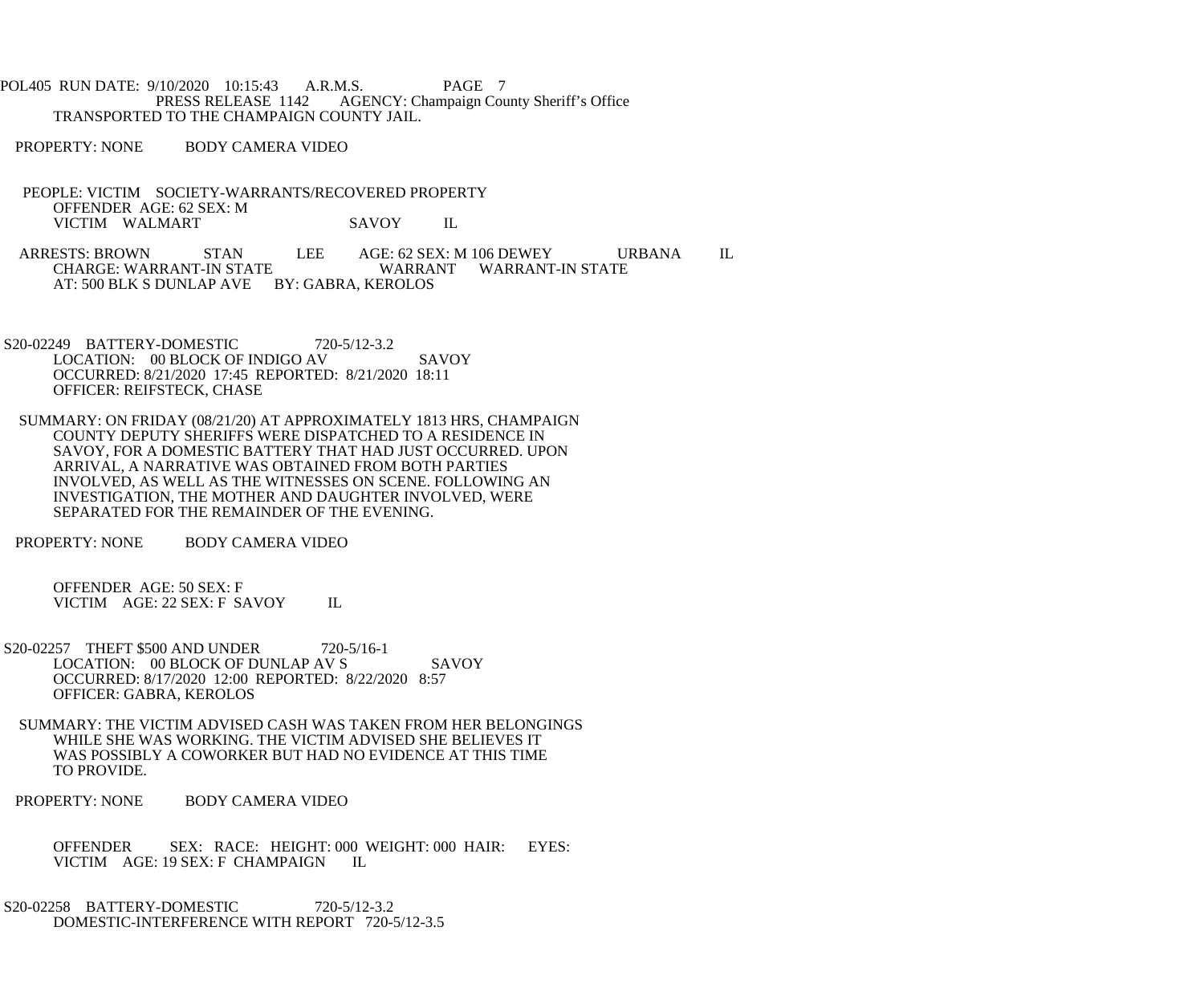POL405 RUN DATE: 9/10/2020 10:15:43 A.R.M.S. PAGE 8<br>PRESS RELEASE 1142 AGENCY: Champaign Cou AGENCY: Champaign County Sheriff's Office<br>
FIGURE 1142 MAHOMET TOWNSHIP LOCATION: 00 BLOCK OF RICHLAND ST OCCURRED: 8/22/2020 13:58 REPORTED: 8/22/2020 13:58 OFFICER: FERRIMAN, RICHARD

 SUMMARY: RP CALLED TO HAVE THE SUSPECT REMOVED. WHILE SHE WAS ON THE PHONE WITH 911, THE SUSPECT GRABBED HER ARM AND PULLED HER PHONE OUT OF HER HAND. THE SUSPECT THEN THREW HER PHONE INTO THE NEIGHBORS YARD. THE RP SAID THE SUSPECT WAS AGGRESSIVE WITH HER WHEN HE GRABBED HER.

PROPERTY: NONE 1 BODY CAMERA VIDEO

PEOPLE: VICTIM AGE: 76 SEX: F MAHOMET IL

ARRESTS: VINING CHARLES E AGE: 64 SEX: M 408 RICHLAND MAHOMET IL CHARGE: BATTERY-DOMESTIC 720-5/12-3.2 BATTERY-DOMESTIC IC 720-5/12-3.2 BATTERY-DOMESTIC<br>BY: FERRIMAN, RICHARD AT: 400 BLK RICHLAND ST BY: FERRIMAN, RICHARD AGE: 64 SEX: M 408 RICHLAND MAHOMET IL<br>UNITH REPORT 720-5/12-3.5 DOMESTIC-INTERFERENCE WIT CHARGE: DOMESTIC-INTERFERENCE WITH REPORT<br>AT: 400 BLK RICHLAND ST BY: FERRIMAN, RICHARD AT: 400 BLK RICHLAND ST

 S20-02259 BATTERY-DOMESTIC 720-5/12-3.2 CRISIS INTERVEN. - DOMESTIC TROUBLE LOCATION: 00 BLOCK OF STONEYBROOK DR CHAMPAIGN TOWNSHIP OCCURRED: 8/22/2020 15:38 REPORTED: 8/22/2020 15:39 OFFICER: FROMM, DANIEL

 SUMMARY: ON SATURDAY, 8/22/20, CHAMPAIGN COUNTY SHERIFF'S DEPUTIES WERE DISPATCHED TO CHAMPAIGN TOWNSHIP FOR A REPORT OF A MENTAL SUBJECT. DEPUTIES ARRIVED AND DETERMINED THAT A DOMESTIC BATTERY HAD OCCURRED. THE OFFENDER WAS PLACED UNDER ARREST AND TRANSPORTED TO THE CCSO SATELLITE JAIL.

PROPERTY: NONE BODY CAMERA VIDEO

NONE BODY CAMERA VIDEO

 OFFENDER AGE: 29 SEX: M VICTIM AGE: 56 SEX: M CHAMPAIGN IL VICTIM SOCIETY

ARRESTS: AZER NICOLAS A AGE: 29 SEX: M 3301 STONEYBROOK CHAMPAIGN IL<br>CHARGE: BATTERY-DOMESTIC 720-5/12-3.2 BATTERY-DOMESTIC T20-5/12-3.2 BATTERY-DOMESTIC<br>BY: FROMM, DANIEL AT: STONEYBROOK DRIVE

S20-02266 THEFT OVER \$500 720-5/16-1 CONSPIRE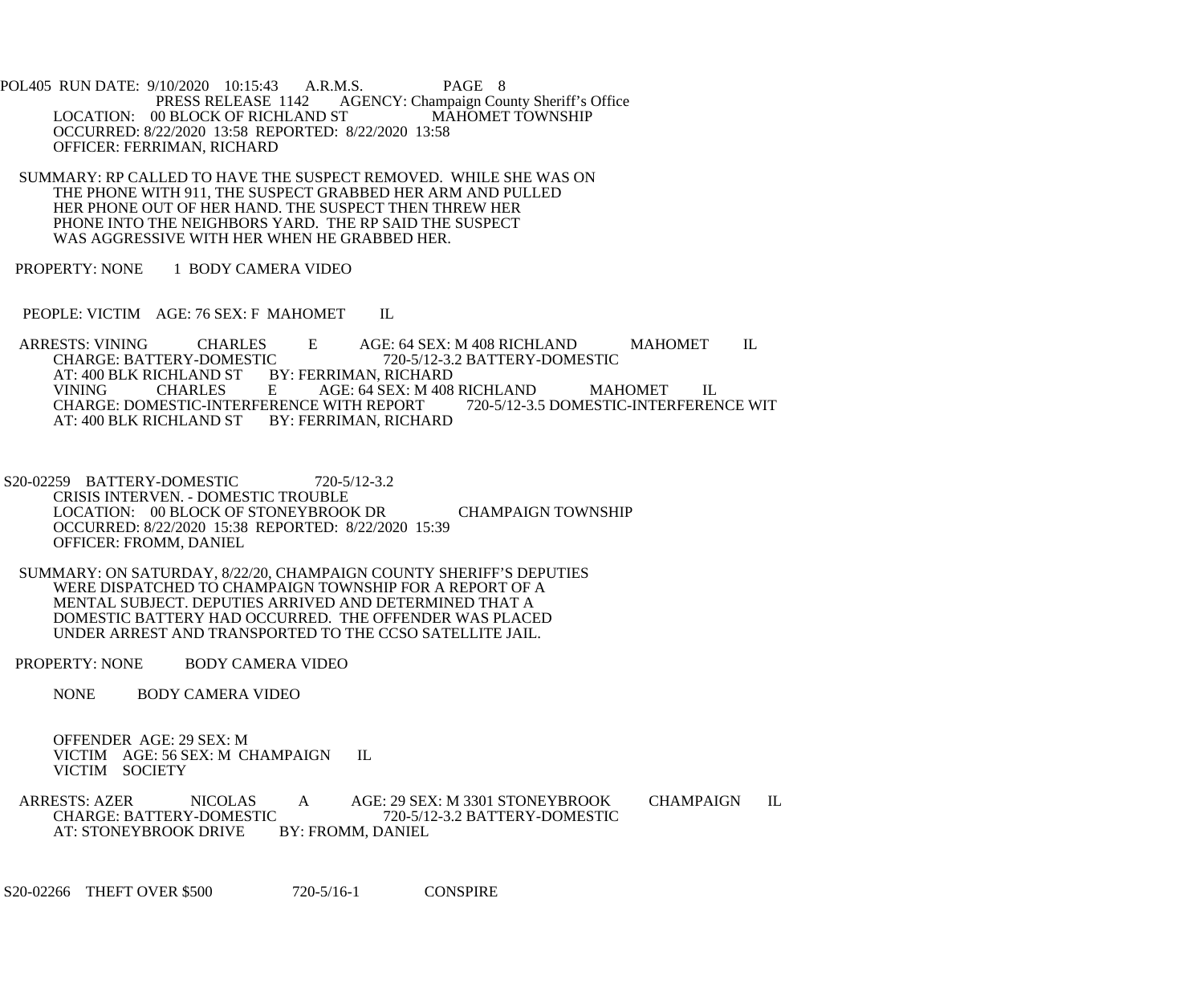POL405 RUN DATE: 9/10/2020 10:15:43 A.R.M.S. PAGE 9<br>PRESS RELEASE 1142 AGENCY: Champaign Cou AGENCY: Champaign County Sheriff's Office DECEPTIVE PRACTICES 720-5/17-1 CONSPIRE<br>LOCATION: 00 BLOCK OF STERLING CT SAVOY LOCATION: 00 BLOCK OF STERLING CT OCCURRED: 8/22/2020 23:00 REPORTED: 8/23/2020 11:58 OFFICER: WELDON, MATTHEW

 SUMMARY: DISPATCHED TO A SAVOY ADDRESS IN REFERENCE TO A THEFT REPORT. THE REPORTING PERSON SAID THAT SHE AND TWO OTHER VICTIMS HAD MONEY STOLEN FROM THEIR PURSES AT A PARTY THE PREVIOUS NIGHT. THE REPORTING PERSON ALSO SAID THAT THE OFFENDER HAD HER CASH APP CARD INFORMATION.

PROPERTY: NONE 1 BODY CAMERA VIDEO

STOLEN 1 CELLULAR PHONE

NONE 1 PHOTOS-DIGITAL

STOLEN CURRENCY-NOT CHECKS/BOND

 OFFENDER SEX: RACE: HEIGHT: 000 WEIGHT: 000 HAIR: EYES: VICTIM AGE: 15 SEX: F URBANA IL<br>VICTIM AGE: 18 SEX: F RANTOUL IL VICTIM AGE: 18 SEX: F RANTOUL I<br>VICTIM AGE: 18 SEX: F SAVOY IL VICTIM AGE: 18 SEX: F SAVOY

 S20-02268 UNLAWFUL VISITATION INTERFERENCE 720-5/10-5.5 LOCATION: 00 BLOCK OF MAPLE ST E OGDEN OCCURRED: 8/23/2020 17:00 REPORTED: 8/23/2020 18:02 OFFICER: FROMM, DANIEL

 SUMMARY: ON SATURDAY, 8/23/2020, CHAMPAIGN COUNTY SHERIFF'S DEPUTIES WERE DISPATCHED TO OGDEN FOR A REPORT OF A CHILD CUSTODY VISITATION INTERFERENCE. DEPUTIES ARRIVED AND INVESTIGATED THE INCIDENT. NO ARRESTS WERE MADE.

PROPERTY: NONE BODY CAMERA VIDEO

 OFFENDER AGE: 32 SEX: M VICTIM AGE: 27 SEX: F CHAMPAIGN IL

 S20-02270 BATTERY-DOMESTIC 720-5/12-3.2 LOCATION: 00 BLOCK OF FIRST ST. S FISHER OCCURRED: 8/23/2020 19:00 REPORTED: 8/23/2020 19:29 OFFICER: REIFSTECK, CHASE

 SUMMARY: ON SUNDAY (08/23/20) AT APPROXIMATELY 1932 HRS, CHAMPAIGN COUNTY DEPUTY SHERIFFS WERE DISPATCHED TO A GAS STATION IN FISHER, FOR A DOMESTIC BATTERY THAT HAD JUST OCCURRED. UPON ARRIVAL, A NARRATIVE WAS OBTAINED FROM BOTH PARTIES INVOLVED, AS WELL AS THE WITNESSES ON SCENE. AFTER A THOROUGH INVESTIGATION, ONE OF THE MALES INVOLVED WAS PLACED UNDER ARREST, FOR DOMESTIC BATTERY. HE WAS TRANSPORTED TO THE CHAMPAIGN COUNTY SATELLITE JAIL FOR HIS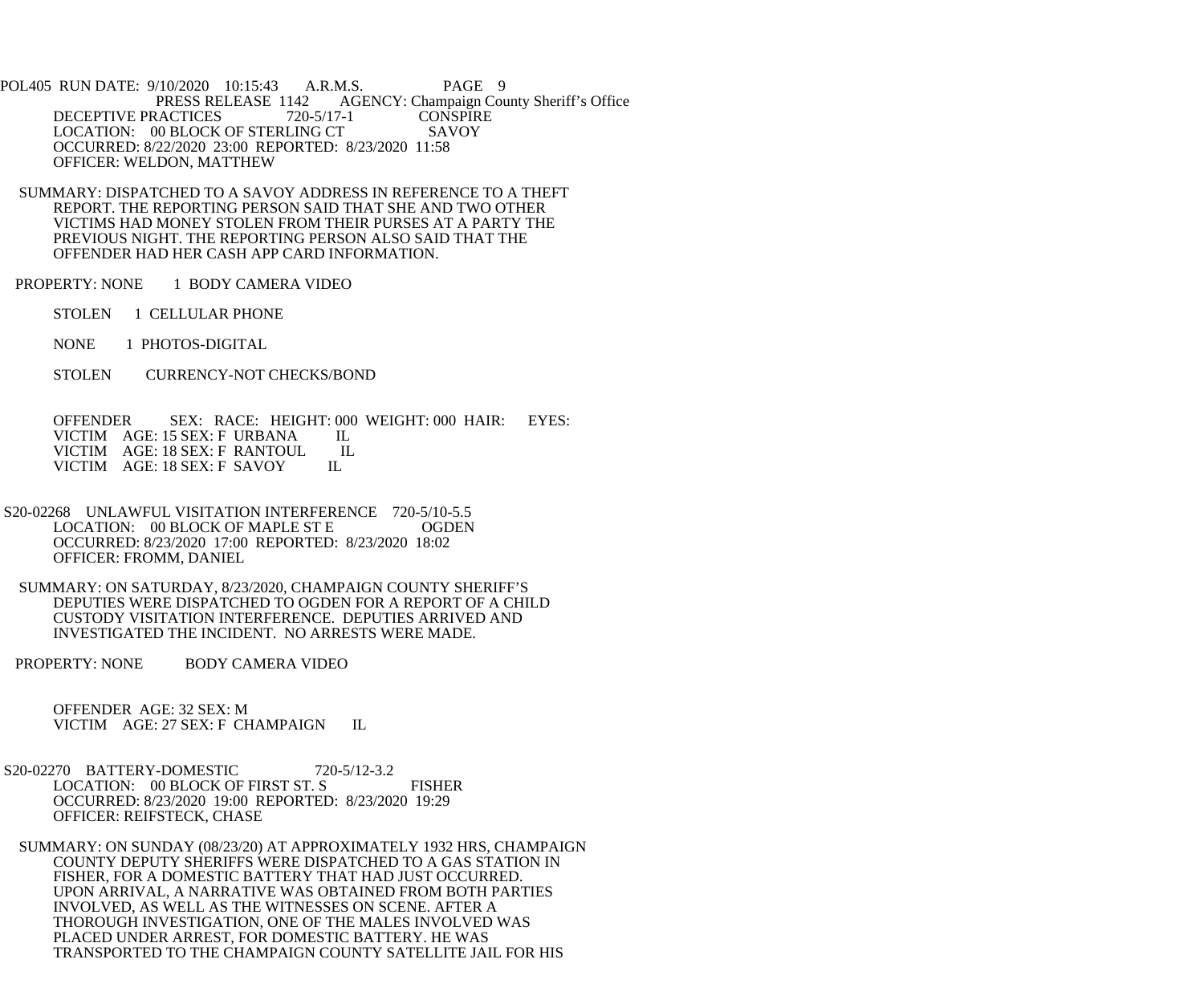POL405 RUN DATE: 9/10/2020 10:15:43 A.R.M.S. PAGE 10<br>PRESS RELEASE 1142 AGENCY: Champaign Cou AGENCY: Champaign County Sheriff's Office

CHARGE.

- PROPERTY: NONE BODY CAMERA VIDEO
	- NONE BODY CAMERA VIDEO
	- NONE PHOTOS-DIGITAL

 OFFENDER AGE: 35 SEX: M VICTIM AGE: 55 SEX: M FISHER IL

ARRESTS: MILLER JOSHUA S AGE: 35 SEX: M 602 S FIRST ST FISHER IL<br>CHARGE: BATTERY-DOMESTIC 720-5/12-3.2 BATTERY-DOMESTIC CHARGE: BATTERY-DOMESTIC 720-5/12-3.2 BATTERY-DOMESTIC<br>AT: 600 BLK S FIRST ST BY: REIFSTECK. CHASE BY: REIFSTECK, CHASE

S20-02269 METHAMPHETAMINE-POSSESSION 720-646/60 CONTROLLED SUBSTANCE-LOOK-ALIKE 720-570/404 POSS OF DRUG PARAPHERNALIA -ORD 720-600/3.5 WARRANT-IN STATE LOCATION: 00 BLOCK OF PHILO RD URBANA OCCURRED: 8/23/2020 19:33 REPORTED: 8/23/2020 19:33 OFFICER: FLOYD,CODY L

 SUMMARY: ON 8/23/20 AT APPROXIMATELY 19:33 HOURS, A CHAMPAIGN COUNTY SHERIFF'S DEPUTY CONDUCTED AN INVESTIGATIVE STOP AT THE INTERSECTION OF PHILO RD. AND WINDSOR RD. IN URBANA, ILLINOIS. THE VEHICLE STOPPED HAD BEEN TAKEN WITH PERMISSION BUT NOT RETURNED IN THE AGREED UPON TIME. THE PASSENGER OF THAT VEHICLE WAS ISSUED A NOTICE TO APPEAR FOR A CHAMPAIGN COUNTY WARRANT. THE DRIVER WAS ARRESTED FOR POSSESSION OF A CONTROLLED SUBSTANCE, AND THEY WERE TRANSPORTED TO THE CHAMPAIGN COUNTY SATELLITE JAIL.

PROPERTY: NONE BODY CAMERA VIDEO

 PEOPLE: VICTIM SOCIETY OFFENDER AGE: 40 SEX: F OFFENDER AGE: 55 SEX: F

ARRESTS: BLAND HEATHER ANN AGE: 40 SEX: F 904 RAINBOW VIEW URBANA IL<br>CHARGE: METHAMPHETAMINE-POSSESSION 720-646/60 METHAMPHETAMINE-POSSESSIO CHARGE: METHAMPHETAMINE-POSSESSION<br>AT: 2700 BLK PHILO RD BY: FLOYD,CODY L AT: 2700 BLK PHILO RD BY: FLORD BLAND HEATHER ANN AGE: 40 SEX: F 904 RAINBOW VIEW URBANA IL<br>DOK-ALIKE 720-570/404 CONTROLLED SUBSTANCE-LOOK CHARGE: CONTROLLED SUBSTANCE-LOOK-ALIKE<br>AT: 2700 BLK PHILO RD BY: FLOYD.CODY L AT: 2700 BLK PHILO RD BY: FLC<br>BLAND HEATHER ANN AGE: 40 SEX: F 904 RAINBOW VIEW URBANA IL<br>LIA -ORD 720-600/3.5 POSS OF DRUG PARAPHERNALI CHARGE: POSS OF DRUG PARAPHERNALIA -ORD<br>AT: 2700 BLK PHILO RD BY: FLOYD,CODY L AT: 2700 BLK PHILO RD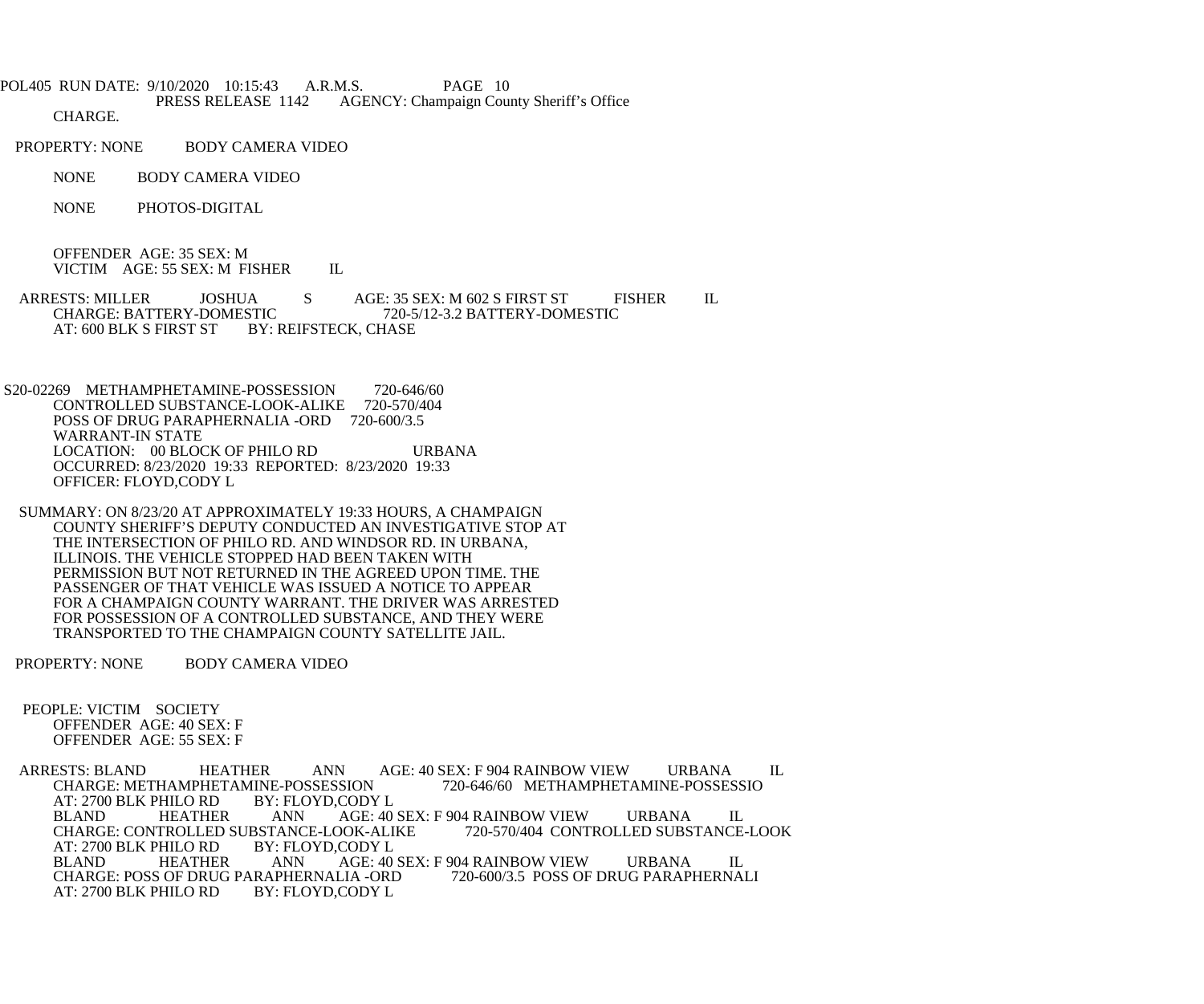POL405 RUN DATE: 9/10/2020 10:15:43 A.R.M.S. PAGE 11<br>PRESS RELEASE 1142 AGENCY: Champaign Cou PRESS RELEASE 1142 AGENCY: Champaign County Sheriff's Office<br>JOY LOUISE AGE: 55 SEX: F 1202 E HARDING ST APT 103 UI COX JOY LOUISE AGE: 55 SEX: F 1202 E HARDING ST APT 103 URBANA IL CHARGE: WARRANT-IN STATE WARRANT WARRANT-IN STATE VARRANT WARRANT-IN STATE<br>BY: FLOYD,CODY L AT: 2700 BLK PHILO RD

- S20-02274 THEFT \$500 AND UNDER 720-5/16-1 LOCATION: 00 BLOCK OF IVANHOE DR URBANA TOWNSHIP OCCURRED: 8/24/2020 5:50 REPORTED: 8/24/2020 5:53 OFFICER: BIALESCHKI, DOUG
- SUMMARY: R-P CALLED IN TO REPORT A FIGHT. UPON INVESTIGATING IT WAS DETERMINED TO BE THE THEFT OF A TRUCK KEY.
- PROPERTY: NONE 1 BODY CAMERA VIDEO
	- STOLEN 1 KEYS
	- OFFENDER SEX: M RACE: W HEIGHT: 506 WEIGHT: 170 HAIR: EYES: VICTIM AGE: 42 SEX: M URBANA IL
- S20-02275 CRIMINAL DAMAGE GOVT SUPPORT PROP 720-5/21-1.01<br>LOCATION: 00 BLOCK OF WITT PARK RD SIDNEY LOCATION: 00 BLOCK OF WITT PARK RD OCCURRED: 8/22/2020 12:00 REPORTED: 8/24/2020 7:50 OFFICER: BIALESCHKI, DOUG
- SUMMARY: DISPATCHED TO CDTP REPORT WHERE UNKNOWN PERSONS REMOVED FOUR 4X4 POSTS HOLDING A STEEL CABLE ACROSS A DRIVEWAY TO PREVENT MOTOR VEHICLE TRAFFIC.
- PROPERTY: NONE 1 BODY CAMERA VIDEO

DAMAGED 4 FENCE

- OFFENDER SEX: RACE: HEIGHT: 000 WEIGHT: 000 HAIR: EYES:<br>VICTIM VILLAGE OF SIDNEY SIDNEY IL VICTIM VILLAGE OF SIDNEY SIDNEY IL
- S20-02279 THEFT \$500 AND UNDER 720-5/16-1 LOCATION: 00 BLOCK OF SPRINGFIELD AV W CHAMPAIGN TOWNSHIUP OCCURRED: 8/16/2020 14:36 REPORTED: 8/24/2020 14:34 OFFICER: REIFSTECK, JONATHAN
	- SUMMARY: THE SUSPECT STOLE A MINIMUM OF \$110.00 AND A MAXIMUM OF \$1, 377.00 FROM HIS EMPLOYER (PRAIRIE GARDENS). THE SUSPECT WAS ISSUED A NOTICE TO APPEAR IN COURT FOR THEFT.

PROPERTY: NONE 1 BODY CAMERA VIDEO

NONE 1 OTHER PROPERTY THAN LISTD